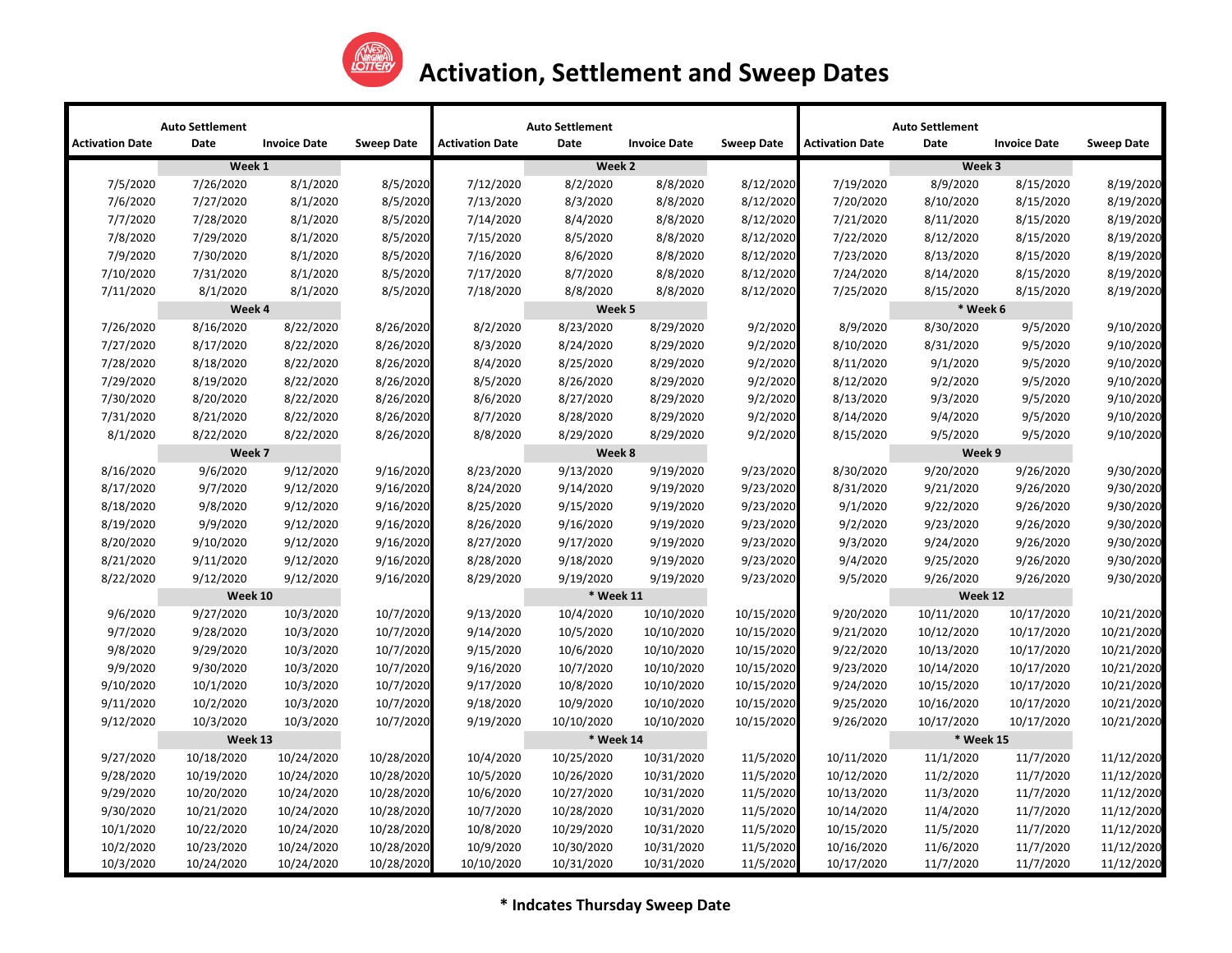

|                        | <b>Auto Settlement</b> |                     |                   |                        | <b>Auto Settlement</b> |                     |                   |                        | <b>Auto Settlement</b> |                     |                   |
|------------------------|------------------------|---------------------|-------------------|------------------------|------------------------|---------------------|-------------------|------------------------|------------------------|---------------------|-------------------|
| <b>Activation Date</b> | Date                   | <b>Invoice Date</b> | <b>Sweep Date</b> | <b>Activation Date</b> | Date                   | <b>Invoice Date</b> | <b>Sweep Date</b> | <b>Activation Date</b> | Date                   | <b>Invoice Date</b> | <b>Sweep Date</b> |
|                        | Week 16                |                     |                   | Week 17                |                        |                     |                   | Week 18                |                        |                     |                   |
| 10/18/2020             | 11/8/2020              | 11/14/2020          | 11/18/2020        | 10/25/2020             | 11/15/2020             | 11/21/2020          | 11/25/2020        | 11/1/2020              | 11/22/2020             | 11/28/2020          | 12/2/2020         |
| 10/19/2020             | 11/9/2020              | 11/14/2020          | 11/18/2020        | 10/26/2020             | 11/16/2020             | 11/21/2020          | 11/25/2020        | 11/2/2020              | 11/23/2020             | 11/28/2020          | 12/2/2020         |
| 10/20/2020             | 11/10/2020             | 11/14/2020          | 11/18/2020        | 10/27/2020             | 11/17/2020             | 11/21/2020          | 11/25/2020        | 11/3/2020              | 11/24/2020             | 11/28/2020          | 12/2/2020         |
| 10/21/2020             | 11/11/2020             | 11/14/2020          | 11/18/2020        | 10/28/2020             | 11/18/2020             | 11/21/2020          | 11/25/2020        | 11/4/2020              | 11/25/2020             | 11/28/2020          | 12/2/2020         |
| 10/22/2020             | 11/12/2020             | 11/14/2020          | 11/18/2020        | 10/29/2020             | 11/19/2020             | 11/21/2020          | 11/25/2020        | 11/5/2020              | 11/26/2020             | 11/28/2020          | 12/2/2020         |
| 10/23/2020             | 11/13/2020             | 11/14/2020          | 11/18/2020        | 10/30/2020             | 11/20/2020             | 11/21/2020          | 11/25/2020        | 11/6/2020              | 11/27/2020             | 11/28/2020          | 12/2/2020         |
| 10/24/2020             | 11/14/2020             | 11/14/2020          | 11/18/2020        | 10/31/2020             | 11/21/2020             | 11/21/2020          | 11/25/2020        | 11/7/2020              | 11/28/2020             | 11/28/2020          | 12/2/2020         |
|                        | Week 19                |                     |                   |                        | Week 20                |                     |                   |                        | Week 21                |                     |                   |
| 11/8/2020              | 11/29/2020             | 12/5/2020           | 12/9/2020         | 11/15/2020             | 12/6/2020              | 12/12/2020          | 12/16/2020        | 11/22/2020             | 12/13/2020             | 12/19/2020          | 12/23/2020        |
| 11/9/2020              | 11/30/2020             | 12/5/2020           | 12/9/2020         | 11/16/2020             | 12/7/2020              | 12/12/2020          | 12/16/2020        | 11/23/2020             | 12/14/2020             | 12/19/2020          | 12/23/2020        |
| 11/10/2020             | 12/1/2020              | 12/5/2020           | 12/9/2020         | 11/17/2020             | 12/8/2020              | 12/12/2020          | 12/16/2020        | 11/24/2020             | 12/15/2020             | 12/19/2020          | 12/23/2020        |
| 11/11/2020             | 12/2/2020              | 12/5/2020           | 12/9/2020         | 11/18/2020             | 12/9/2020              | 12/12/2020          | 12/16/2020        | 11/25/2020             | 12/16/2020             | 12/19/2020          | 12/23/2020        |
| 11/12/2020             | 12/3/2020              | 12/5/2020           | 12/9/2020         | 11/19/2020             | 12/10/2020             | 12/12/2020          | 12/16/2020        | 11/26/2020             | 12/17/2020             | 12/19/2020          | 12/23/2020        |
| 11/13/2020             | 12/4/2020              | 12/5/2020           | 12/9/2020         | 11/20/2020             | 12/11/2020             | 12/12/2020          | 12/16/2020        | 11/27/2020             | 12/18/2020             | 12/19/2020          | 12/23/2020        |
| 11/14/2020             | 12/5/2020              | 12/5/2020           | 12/9/2020         | 11/21/2020             | 12/12/2020             | 12/12/2020          | 12/16/2020        | 11/28/2020             | 12/19/2020             | 12/19/2020          | 12/23/2020        |
|                        |                        | Week 22             |                   | Week 23                |                        |                     |                   | Week 24                |                        |                     |                   |
| 11/29/2020             | 12/20/2020             | 12/26/2020          | 12/30/2020        | 12/6/2020              | 12/27/2020             | 1/2/2021            | 1/6/2021          | 12/13/2020             | 1/3/2021               | 1/9/2021            | 1/13/2021         |
| 11/30/2020             | 12/21/2020             | 12/26/2020          | 12/30/2020        | 12/7/2020              | 12/28/2020             | 1/2/2021            | 1/6/2021          | 12/14/2020             | 1/4/2021               | 1/9/2021            | 1/13/2021         |
| 12/1/2020              | 12/22/2020             | 12/26/2020          | 12/30/2020        | 12/8/2020              | 12/29/2020             | 1/2/2021            | 1/6/2021          | 12/15/2020             | 1/5/2021               | 1/9/2021            | 1/13/2021         |
| 12/2/2020              | 12/23/2020             | 12/26/2020          | 12/30/2020        | 12/9/2020              | 12/30/2020             | 1/2/2021            | 1/6/2021          | 12/16/2020             | 1/6/2021               | 1/9/2021            | 1/13/2021         |
| 12/3/2020              | 12/24/2020             | 12/26/2020          | 12/30/2020        | 12/10/2020             | 12/31/2020             | 1/2/2021            | 1/6/2021          | 12/17/2020             | 1/7/2021               | 1/9/2021            | 1/13/2021         |
| 12/4/2020              | 12/25/2020             | 12/26/2020          | 12/30/2020        | 12/11/2020             | 1/1/2021               | 1/2/2021            | 1/6/2021          | 12/18/2020             | 1/8/2021               | 1/9/2021            | 1/13/2021         |
| 12/5/2020              | 12/26/2020             | 12/26/2020          | 12/30/2020        | 12/12/2020             | 1/2/2021               | 1/2/2021            | 1/6/2021          | 12/19/2020             | 1/9/2021               | 1/9/2021            | 1/13/2021         |
|                        | * Week 25              |                     |                   |                        |                        | Week 26             |                   |                        | Week 27                |                     |                   |
| 12/20/2020             | 1/10/2021              | 1/16/2021           | 1/21/2021         | 12/27/2020             | 1/17/2021              | 1/23/2021           | 1/27/2021         | 1/3/2021               | 1/24/2021              | 1/30/2021           | 2/3/2021          |
| 12/21/2020             | 1/11/2021              | 1/16/2021           | 1/21/2021         | 12/28/2020             | 1/18/2021              | 1/23/2021           | 1/27/2021         | 1/4/2021               | 1/25/2021              | 1/30/2021           | 2/3/2021          |
| 12/22/2020             | 1/12/2021              | 1/16/2021           | 1/21/2021         | 12/29/2020             | 1/19/2021              | 1/23/2021           | 1/27/2021         | 1/5/2021               | 1/26/2021              | 1/30/2021           | 2/3/2021          |
| 12/23/2020             | 1/13/2021              | 1/16/2021           | 1/21/2021         | 12/30/2020             | 1/20/2021              | 1/23/2021           | 1/27/2021         | 1/6/2021               | 1/27/2021              | 1/30/2021           | 2/3/2021          |
| 12/24/2020             | 1/14/2021              | 1/16/2021           | 1/21/2021         | 12/31/2020             | 1/21/2021              | 1/23/2021           | 1/27/2021         | 1/7/2021               | 1/28/2021              | 1/30/2021           | 2/3/2021          |
| 12/25/2020             | 1/15/2021              | 1/16/2021           | 1/21/2021         | 1/1/2021               | 1/22/2021              | 1/23/2021           | 1/27/2021         | 1/8/2021               | 1/29/2021              | 1/30/2021           | 2/3/2021          |
| 12/26/2020             | 1/16/2021              | 1/16/2021           | 1/21/2021         | 1/2/2021               | 1/23/2021              | 1/23/2021           | 1/27/2021         | 1/9/2021               | 1/30/2021              | 1/30/2021           | 2/3/2021          |
|                        |                        | Week 28             |                   |                        | * Week 29              |                     |                   |                        | Week 30                |                     |                   |
| 1/10/2021              | 1/31/2021              | 2/6/2021            | 2/10/2021         | 1/17/2021              | 2/7/2021               | 2/13/2021           | 2/18/2021         | 1/24/2021              | 2/14/2021              | 2/20/2021           | 2/24/2021         |
| 1/11/2021              | 2/1/2021               | 2/6/2021            | 2/10/2021         | 1/18/2021              | 2/8/2021               | 2/13/2021           | 2/18/2021         | 1/25/2021              | 2/15/2021              | 2/20/2021           | 2/24/2021         |
| 1/12/2021              | 2/2/2021               | 2/6/2021            | 2/10/2021         | 1/19/2021              | 2/9/2021               | 2/13/2021           | 2/18/2021         | 1/26/2021              | 2/16/2021              | 2/20/2021           | 2/24/2021         |
| 1/13/2021              | 2/3/2021               | 2/6/2021            | 2/10/2021         | 1/20/2021              | 2/10/2021              | 2/13/2021           | 2/18/2021         | 1/27/2021              | 2/17/2021              | 2/20/2021           | 2/24/2021         |
| 1/14/2021              | 2/4/2021               | 2/6/2021            | 2/10/2021         | 1/21/2021              | 2/11/2021              | 2/13/2021           | 2/18/2021         | 1/28/2021              | 2/18/2021              | 2/20/2021           | 2/24/2021         |
| 1/15/2021              | 2/5/2021               | 2/6/2021            | 2/10/2021         | 1/22/2021              | 2/12/2021              | 2/13/2021           | 2/18/2021         | 1/29/2021              | 2/19/2021              | 2/20/2021           | 2/24/2021         |
| 1/16/2021              | 2/6/2021               | 2/6/2021            | 2/10/2021         | 1/23/2021              | 2/13/2021              | 2/13/2021           | 2/18/2021         | 1/30/2021              | 2/20/2021              | 2/20/2021           | 2/24/2021         |

**\* Indcates Thursday Sweep Date**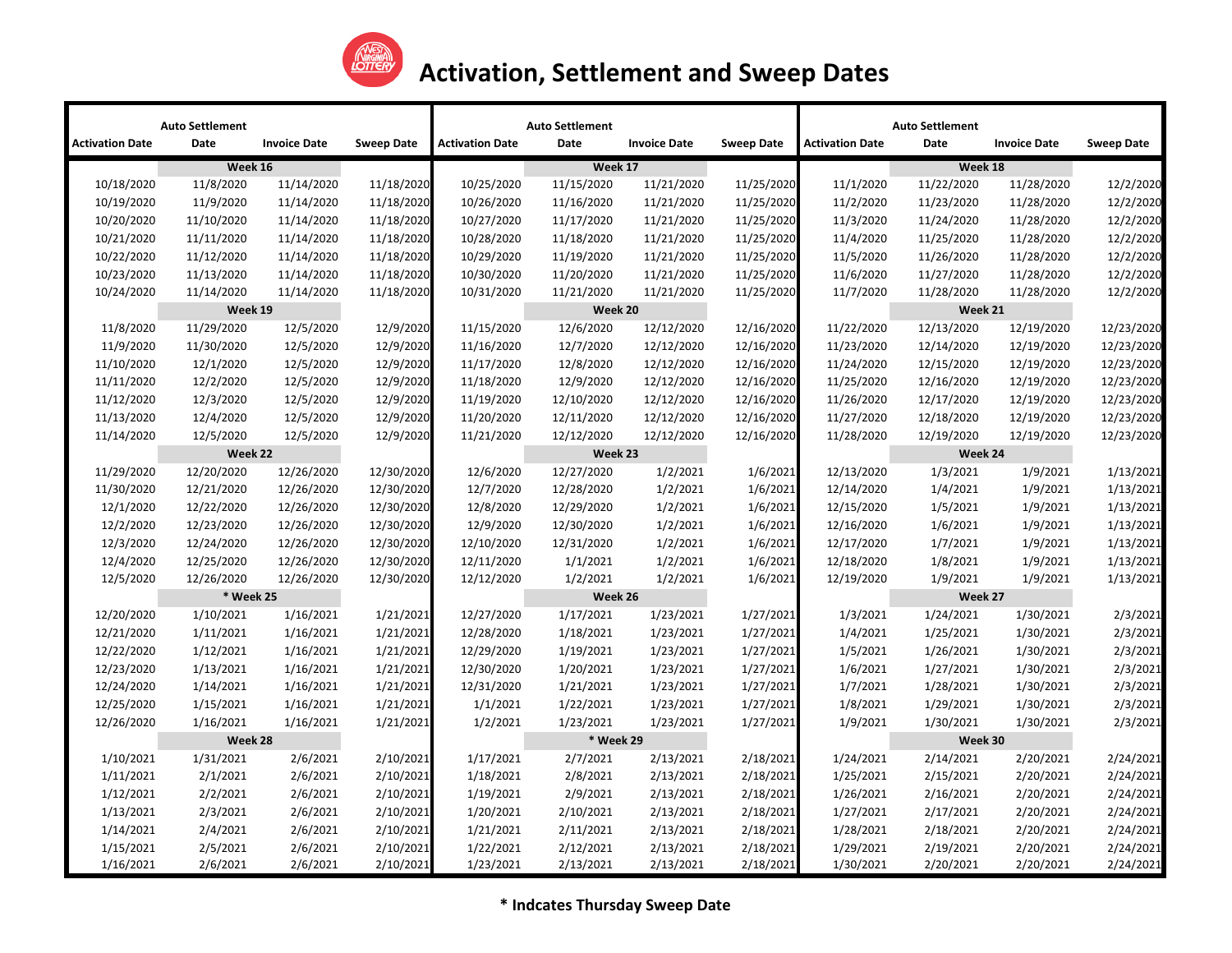

|                        | <b>Auto Settlement</b> |                     |                   |                        | <b>Auto Settlement</b> |                     |                   |                        | <b>Auto Settlement</b> |                     |                   |
|------------------------|------------------------|---------------------|-------------------|------------------------|------------------------|---------------------|-------------------|------------------------|------------------------|---------------------|-------------------|
| <b>Activation Date</b> | Date                   | <b>Invoice Date</b> | <b>Sweep Date</b> | <b>Activation Date</b> | Date                   | <b>Invoice Date</b> | <b>Sweep Date</b> | <b>Activation Date</b> | Date                   | <b>Invoice Date</b> | <b>Sweep Date</b> |
|                        | Week 31                |                     |                   | Week 33                |                        |                     |                   | Week 34                |                        |                     |                   |
| 1/31/2021              | 2/21/2021              | 2/27/2021           | 3/3/2021          | 2/7/2021               | 2/28/2021              | 3/6/2021            | 3/10/2021         | 2/14/2021              | 3/7/2021               | 3/13/2021           | 3/17/2021         |
| 2/1/2021               | 2/22/2021              | 2/27/2021           | 3/3/2021          | 2/8/2021               | 3/1/2021               | 3/6/2021            | 3/10/2021         | 2/15/2021              | 3/8/2021               | 3/13/2021           | 3/17/2021         |
| 2/2/2021               | 2/23/2021              | 2/27/2021           | 3/3/2021          | 2/9/2021               | 3/2/2021               | 3/6/2021            | 3/10/2021         | 2/16/2021              | 3/9/2021               | 3/13/2021           | 3/17/2021         |
| 2/3/2021               | 2/24/2021              | 2/27/2021           | 3/3/2021          | 2/10/2021              | 3/3/2021               | 3/6/2021            | 3/10/2021         | 2/17/2021              | 3/10/2021              | 3/13/2021           | 3/17/2021         |
| 2/4/2021               | 2/25/2021              | 2/27/2021           | 3/3/2021          | 2/11/2021              | 3/4/2021               | 3/6/2021            | 3/10/2021         | 2/18/2021              | 3/11/2021              | 3/13/2021           | 3/17/2021         |
| 2/5/2021               | 2/26/2021              | 2/27/2021           | 3/3/2021          | 2/12/2021              | 3/5/2021               | 3/6/2021            | 3/10/2021         | 2/19/2021              | 3/12/2021              | 3/13/2021           | 3/17/2021         |
| 2/6/2021               | 2/27/2021              | 2/27/2021           | 3/3/2021          | 2/13/2021              | 3/6/2021               | 3/6/2021            | 3/10/2021         | 2/20/2021              | 3/13/2021              | 3/13/2021           | 3/17/2021         |
|                        | Week 35                |                     |                   |                        | Week 36                |                     |                   |                        | Week 37                |                     |                   |
| 2/21/2021              | 3/14/2021              | 3/20/2021           | 3/24/2021         | 2/28/2021              | 3/21/2021              | 3/27/2021           | 3/31/2021         | 3/7/2021               | 3/28/2021              | 4/3/2021            | 4/7/2021          |
| 2/22/2021              | 3/15/2021              | 3/20/2021           | 3/24/2021         | 3/1/2021               | 3/22/2021              | 3/27/2021           | 3/31/2021         | 3/8/2021               | 3/29/2021              | 4/3/2021            | 4/7/2021          |
| 2/23/2021              | 3/16/2021              | 3/20/2021           | 3/24/2021         | 3/2/2021               | 3/23/2021              | 3/27/2021           | 3/31/2021         | 3/9/2021               | 3/30/2021              | 4/3/2021            | 4/7/2021          |
| 2/24/2021              | 3/17/2021              | 3/20/2021           | 3/24/2021         | 3/3/2021               | 3/24/2021              | 3/27/2021           | 3/31/2021         | 3/10/2021              | 3/31/2021              | 4/3/2021            | 4/7/2021          |
| 2/25/2021              | 3/18/2021              | 3/20/2021           | 3/24/2021         | 3/4/2021               | 3/25/2021              | 3/27/2021           | 3/31/2021         | 3/11/2021              | 4/1/2021               | 4/3/2021            | 4/7/2021          |
| 2/26/2021              | 3/19/2021              | 3/20/2021           | 3/24/2021         | 3/5/2021               | 3/26/2021              | 3/27/2021           | 3/31/2021         | 3/12/2021              | 4/2/2021               | 4/3/2021            | 4/7/2021          |
| 2/27/2021              | 3/20/2021              | 3/20/2021           | 3/24/2021         | 3/6/2021               | 3/27/2021              | 3/27/2021           | 3/31/2021         | 3/13/2021              | 4/3/2021               | 4/3/2021            | 4/7/2021          |
|                        | Week 36                |                     |                   | Week 37                |                        |                     |                   | Week 38                |                        |                     |                   |
| 3/14/2021              | 4/4/2021               | 4/10/2021           | 4/14/2021         | 3/21/2021              | 4/11/2021              | 4/17/2021           | 4/21/2021         | 3/28/2021              | 4/18/2021              | 4/24/2021           | 4/28/2021         |
| 3/15/2021              | 4/5/2021               | 4/10/2021           | 4/14/2021         | 3/22/2021              | 4/12/2021              | 4/17/2021           | 4/21/2021         | 3/29/2021              | 4/19/2021              | 4/24/2021           | 4/28/2021         |
| 3/16/2021              | 4/6/2021               | 4/10/2021           | 4/14/2021         | 3/23/2021              | 4/13/2021              | 4/17/2021           | 4/21/2021         | 3/30/2021              | 4/20/2021              | 4/24/2021           | 4/28/2021         |
| 3/17/2021              | 4/7/2021               | 4/10/2021           | 4/14/2021         | 3/24/2021              | 4/14/2021              | 4/17/2021           | 4/21/2021         | 3/31/2021              | 4/21/2021              | 4/24/2021           | 4/28/2021         |
| 3/18/2021              | 4/8/2021               | 4/10/2021           | 4/14/2021         | 3/25/2021              | 4/15/2021              | 4/17/2021           | 4/21/2021         | 4/1/2021               | 4/22/2021              | 4/24/2021           | 4/28/2021         |
| 3/19/2021              | 4/9/2021               | 4/10/2021           | 4/14/2021         | 3/26/2021              | 4/16/2021              | 4/17/2021           | 4/21/2021         | 4/2/2021               | 4/23/2021              | 4/24/2021           | 4/28/2021         |
| 3/20/2021              | 4/10/2021              | 4/10/2021           | 4/14/2021         | 3/27/2021              | 4/17/2021              | 4/17/2021           | 4/21/2021         | 4/3/2021               | 4/24/2021              | 4/24/2021           | 4/28/2021         |
|                        | Week 39                |                     |                   | Week 40                |                        |                     |                   | Week 41                |                        |                     |                   |
| 4/4/2021               | 4/25/2021              | 5/1/2021            | 5/5/2021          | 4/11/2021              | 5/2/2021               | 5/8/2021            | 5/12/2021         | 4/18/2021              | 5/9/2021               | 5/15/2021           | 5/19/2021         |
| 4/5/2021               | 4/26/2021              | 5/1/2021            | 5/5/2021          | 4/12/2021              | 5/3/2021               | 5/8/2021            | 5/12/2021         | 4/19/2021              | 5/10/2021              | 5/15/2021           | 5/19/2021         |
| 4/6/2021               | 4/27/2021              | 5/1/2021            | 5/5/2021          | 4/13/2021              | 5/4/2021               | 5/8/2021            | 5/12/2021         | 4/20/2021              | 5/11/2021              | 5/15/2021           | 5/19/2021         |
| 4/7/2021               | 4/28/2021              | 5/1/2021            | 5/5/2021          | 4/14/2021              | 5/5/2021               | 5/8/2021            | 5/12/2021         | 4/21/2021              | 5/12/2021              | 5/15/2021           | 5/19/2021         |
| 4/8/2021               | 4/29/2021              | 5/1/2021            | 5/5/2021          | 4/15/2021              | 5/6/2021               | 5/8/2021            | 5/12/2021         | 4/22/2021              | 5/13/2021              | 5/15/2021           | 5/19/2021         |
| 4/9/2021               | 4/30/2021              | 5/1/2021            | 5/5/2021          | 4/16/2021              | 5/7/2021               | 5/8/2021            | 5/12/2021         | 4/23/2021              | 5/14/2021              | 5/15/2021           | 5/19/2021         |
| 4/10/2021              | 5/1/2021               | 5/1/2021            | 5/5/2021          | 4/17/2021              | 5/8/2021               | 5/8/2021            | 5/12/2021         | 4/24/2021              | 5/15/2021              | 5/15/2021           | 5/19/2021         |
|                        | Week 42                |                     |                   |                        | * Week 43              |                     |                   |                        | Week 44                |                     |                   |
| 4/25/2021              | 5/16/2021              | 5/22/2021           | 5/26/2021         | 5/2/2021               | 5/23/2021              | 5/29/2021           | 6/3/2021          | 5/9/2021               | 5/30/2021              | 6/5/2021            | 6/9/2021          |
| 4/26/2021              | 5/17/2021              | 5/22/2021           | 5/26/2021         | 5/3/2021               | 5/24/2021              | 5/29/2021           | 6/3/2021          | 5/10/2021              | 5/31/2021              | 6/5/2021            | 6/9/2021          |
| 4/27/2021              | 5/18/2021              | 5/22/2021           | 5/26/2021         | 5/4/2021               | 5/25/2021              | 5/29/2021           | 6/3/2021          | 5/11/2021              | 6/1/2021               | 6/5/2021            | 6/9/2021          |
| 4/28/2021              | 5/19/2021              | 5/22/2021           | 5/26/2021         | 5/5/2021               | 5/26/2021              | 5/29/2021           | 6/3/2021          | 5/12/2021              | 6/2/2021               | 6/5/2021            | 6/9/2021          |
| 4/29/2021              | 5/20/2021              | 5/22/2021           | 5/26/2021         | 5/6/2021               | 5/27/2021              | 5/29/2021           | 6/3/2021          | 5/13/2021              | 6/3/2021               | 6/5/2021            | 6/9/2021          |
| 4/30/2021              | 5/21/2021              | 5/22/2021           | 5/26/2021         | 5/7/2021               | 5/28/2021              | 5/29/2021           | 6/3/2021          | 5/14/2021              | 6/4/2021               | 6/5/2021            | 6/9/2021          |
| 5/1/2021               | 5/22/2021              | 5/22/2021           | 5/26/2021         | 5/8/2021               | 5/29/2021              | 5/29/2021           | 6/3/2021          | 5/15/2021              | 6/5/2021               | 6/5/2021            | 6/9/2021          |

**\* Indcates Thursday Sweep Date**